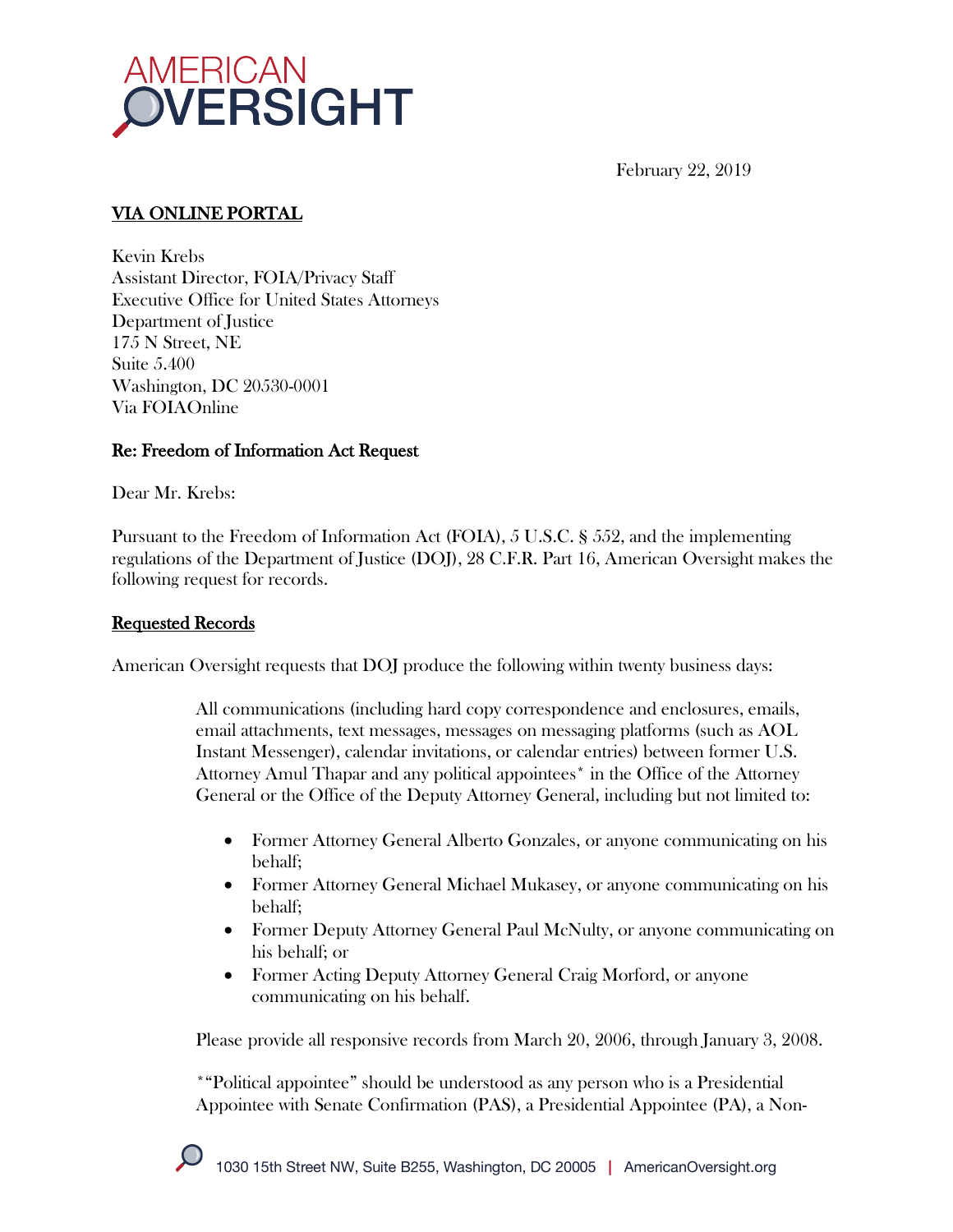career SES, any Schedule C employees, or any persons hired under Temporary Noncareer SES Appointments, Limited Term SES Appointments, or Temporary Transitional Schedule C Appointments.

American Oversight seeks all responsive records regardless of format, medium, or physical characteristics. In conducting your search, please understand the terms "record," "document," and "information" in their broadest sense, to include any written, typed, recorded, graphic, printed, or audio material of any kind. We seek records of any kind, including electronic records, audiotapes, videotapes, and photographs, as well as letters, emails, facsimiles, telephone messages, voice mail messages and transcripts, notes, or minutes of any meetings, telephone conversations or discussions. Our request includes any attachments to these records. No category of material should be omitted from search, collection, and production.

Please search all records regarding agency business. You may not exclude searches of files or emails in the personal custody of your officials, such as personal email accounts. Records of official business conducted using unofficial systems or stored outside of official files are subject to the Federal Records Act and FOIA.<sup>1</sup> It is not adequate to rely on policies and procedures that require officials to move such information to official systems within a certain period of time; American Oversight has a right to records contained in those files even if material has not yet been moved to official systems or if officials have, through negligence or willfulness, failed to meet their obligations.<sup>2</sup>

In addition, please note that in conducting a "reasonable search" as required by law, you must employ the most up-to-date technologies and tools available, in addition to searches by individual custodians likely to have responsive information. Recent technology may have rendered DOJ's prior FOIA practices unreasonable. In light of the government-wide requirements to manage information electronically by the end of 2016, it is no longer reasonable to rely exclusively on custodian-driven searches.<sup>3</sup> Furthermore, agencies that have adopted the National Archives and Records Administration (NARA) Capstone program, or similar policies, now maintain emails in a form that is reasonably likely to be more complete than individual custodians' files. For example, a custodian may have deleted a responsive email from his or her email program, but DOJ's

 $\overline{a}$ <sup>1</sup> See Competitive Enter. Inst. v. Office of Sci. & Tech. Policy, 827 F.3d 145, 149-50 (D.C. Cir. 2016); cf. Judicial Watch, Inc. v. Kerry, 844 F.3d 952, 955–56 (D.C. Cir. 2016). 2

<sup>&</sup>lt;sup>2</sup> See Competitive Enter. Inst. v. Office of Sci. & Tech. Policy, No. 14-cv-765, slip op. at 8 (D.D.C. Dec. 12, 2016) ("The Government argues that because the agency had a policy requiring [the official] to forward all of his emails from his [personal] account to his business email, the [personal] account only contains duplicate agency records at best. Therefore, the Government claims that any hypothetical deletion of the [personal account] emails would still leave a copy of those records intact in [the official's] work email. However, policies are rarely followed to perfection by anyone. At this stage of the case, the Court cannot assume that each and every workrelated email in the [personal] account was duplicated in [the official's] work email account." (citations omitted)).

<sup>3</sup> Presidential Memorandum—Managing Government Records, 76 Fed. Reg. 75,423 (Nov. 28, 2011), https://obamawhitehouse.archives.gov/the-press-office/2011/11/28/presidentialmemorandum-managing-government-records; Office of Mgmt. & Budget, Exec. Office of the President, Memorandum for the Heads of Executive Departments & Independent Agencies, "Managing Government Records Directive," M-12-18 (Aug. 24, 2012), https://www.archives.gov/files/records-mgmt/m-12-18.pdf.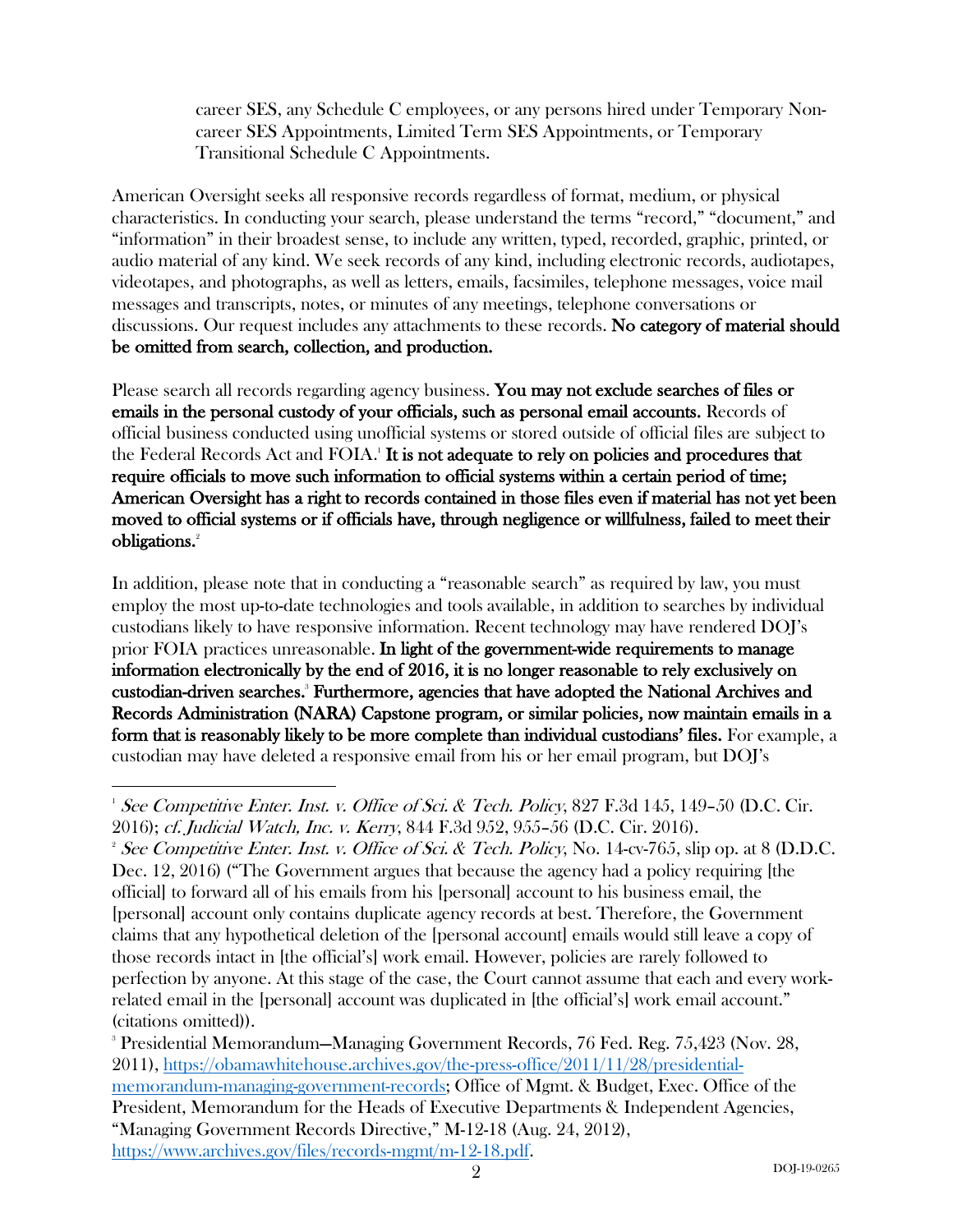archiving tools would capture that email under Capstone. Accordingly, American Oversight insists that DOJ use the most up-to-date technologies to search for responsive information and take steps to ensure that the most complete repositories of information are searched. American Oversight is available to work with you to craft appropriate search terms. However, custodian searches are still required; agencies may not have direct access to files stored in .PST files, outside of network drives, in paper format, or in personal email accounts.

Under the FOIA Improvement Act of 2016, agencies must adopt a presumption of disclosure, withholding information "only if . . . disclosure would harm an interest protected by an exemption" or "disclosure is prohibited by law."4 If it is your position that any portion of the requested records is exempt from disclosure, American Oversight requests that you provide an index of those documents as required under *Vaughn v. Rosen*, 484 F.2d 820 (D.C. Cir. 1973), cert. denied, 415 U.S. 977 (1974). As you are aware, a *Vaughn* index must describe each document claimed as exempt with sufficient specificity "to permit a reasoned judgment as to whether the material is actually exempt under FOIA."<sup>5</sup> Moreover, the *Vaughn* index "must describe each document or portion thereof withheld, and for each withholding it must discuss the consequences of disclosing the sought-after information."6 Further, "the withholding agency must supply 'a relatively detailed justification, specifically identifying the reasons why a particular exemption is relevant and correlating those claims with the particular part of a withheld document to which they apply.'"

In the event some portions of the requested records are properly exempt from disclosure, please disclose any reasonably segregable non-exempt portions of the requested records. If it is your position that a document contains non-exempt segments, but that those non-exempt segments are so dispersed throughout the document as to make segregation impossible, please state what portion of the document is non-exempt, and how the material is dispersed throughout the document.8 Claims of nonsegregability must be made with the same degree of detail as required for claims of exemptions in a Vaughn index. If a request is denied in whole, please state specifically that it is not reasonable to segregate portions of the record for release.

You should institute a preservation hold on information responsive to this request. American Oversight intends to pursue all legal avenues to enforce its right of access under FOIA, including litigation if necessary. Accordingly, DOJ is on notice that litigation is reasonably foreseeable.

To ensure that this request is properly construed, that searches are conducted in an adequate but efficient manner, and that extraneous costs are not incurred, American Oversight welcomes an opportunity to discuss its request with you before you undertake your search or incur search or duplication costs. By working together at the outset, American Oversight and DOJ can decrease the likelihood of costly and time-consuming litigation in the future.

Where possible, please provide responsive material in electronic format by email or in PDF or TIF format on a USB drive. Please send any responsive material being sent by mail to American Oversight, 1030 15th Street NW, Suite B255, Washington, DC 20005. If it will accelerate release

 $\overline{a}$ 

<sup>4</sup> FOIA Improvement Act of 2016 § 2 (Pub. L. No. 114–185).

 $^{\circ}$  Founding Church of Scientology v. Bell,  $603$  F.2d  $945,$   $949$  (D.C. Cir. 1979).

 $6$  King v. U.S. Dep't of Justice, 830 F.2d 210, 223–24 (D.C. Cir. 1987) (emphases in original).

 $7$  Id. at  $224$  (citing Mead Data Central, Inc. v. U.S. Dep't of the Air Force, 566 F.2d  $242$ ,  $251$  (D.C. Cir. 1977)).

 $^8$  *Mead Data Central*, 566 F.2d at 261.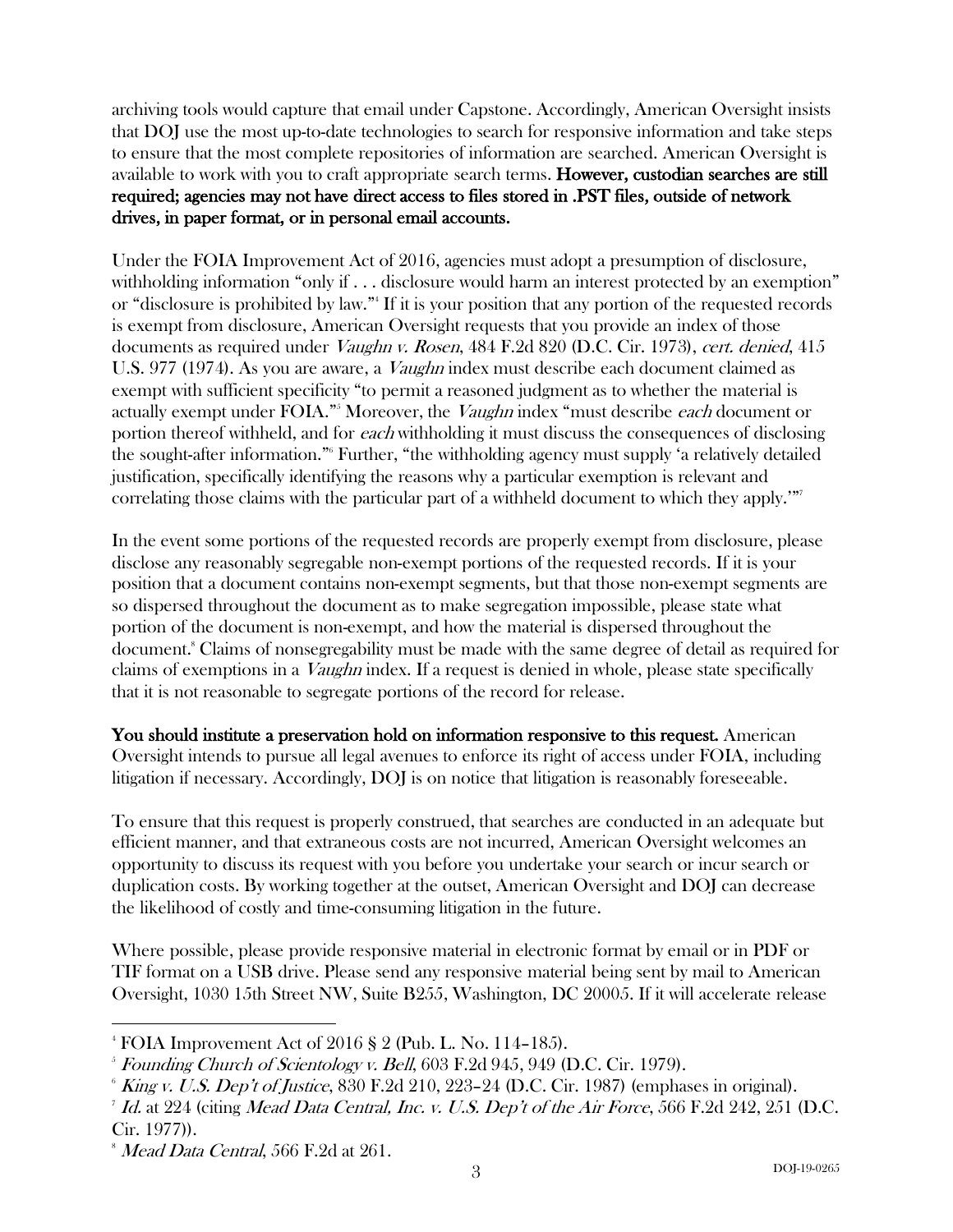of responsive records to American Oversight, please also provide responsive material on a rolling basis.

# Fee Waiver Request

In accordance with 5 U.S.C. § 552(a)(4)(A)(iii) and 28 C.F.R. § 16.10(k), American Oversight requests a waiver of fees associated with processing this request for records. The subject of this request concerns the operations of the federal government, and the disclosures will likely contribute to a better understanding of relevant government procedures by the general public in a significant way.<sup>9</sup> Moreover, the request is primarily and fundamentally for non-commercial purposes.<sup>10</sup>

American Oversight requests a waiver of fees because disclosure of the requested information is "in the public interest because it is likely to contribute significantly to public understanding of operations or activities of the government." <sup>11</sup> Judge Amul Thapar has been named to a shortlist of candidates for a nomination to the U.S. Supreme Court, should another opening become available during the current administration. <sup>12</sup> Supreme Court appointments are clearly matters of substantial public interest.<sup>13</sup> The requested records relate directly operations and activities of the government namely, Judge Thapar's official duties during his time as Assistant United States Attorney for the Southern District of Ohio. The public has a right to understand how a sitting federal judge and prospective nominee to the Supreme Court handled the responsibilities of a politically appointed federal prosecutor, and how he interacted with his DOJ superiors in that role. American Oversight is committed to transparency and makes the responses agencies provide to FOIA requests publicly

 $^{10}$   $\mathit{Id}.$ 

 $\overline{a}$ 

<sup>13</sup> See, e.g., id.; Jeffrey Toobin, Ruth Bader Ginsburg Isn't Looking to Retire Yet, But Is Another Supreme Court Justice Ready to Go.<sup>9</sup>, THE NEW YORKER, Feb. 13, 2019,

https://www.newyorker.com/news/daily-comment/ruth-bader-ginsburg-isnt-looking-to-retire-yet-butis-another-supreme-court-justice-ready-to-go; Ramesh Ponnuru, Trump Already Prepping for Possible Supreme Court Pick, Feb. 5, 2019, CHARLESTON POST COURIER,

Marimow, Two Years in, Trump's Appeals Court Confirmations at a Historic High Point, WASH. POST, Feb. 4, 2019, https://www.washingtonpost.com/local/legal-issues/two-years-in-trumpsappeals-court-confirmations-at-a-historic-high-point/2019/02/03/574226e6-1a90-11e9-9ebfc5fed1b7a081\_story.html?utm\_term=.aa705b2e076c; Ramesh Ponnuru, The Trump Supreme

Court Contingency Plan, BLOOMBERG (Feb. 5, 2019, 7:30 AM),

https://www.bloomberg.com/opinion/articles/2019-02-05/trump-has-a-list-of-supreme-courtnominees.

<sup>9</sup> 28 C.F.R. § 16.10(k)(2).

<sup>&</sup>lt;sup>11</sup> 28 C.F.R. § 16.10(k)(2)(i), (ii)(A)–(B).

<sup>&</sup>lt;sup>12</sup> See Eliana Johnson & Gabby Orr, *Trump White House Urging Allies to Prepare for Possible* RBG Departure, POLITICO (Jan. 10, 2019, 1:04 PM),

https://www.politico.com/story/2019/01/10/trump-white-house-urging-allies-to-prepare-for-possiblerbg-departure-1096102.

https://www.postandcourier.com/opinion/commentary/trump-already-prepping-for-possiblesupreme-court-pick/article\_6e1ce3fc-298a-11e9-9a1f-db7a9d3db1fe.html; Sheldon Whitehouse, Sen. Whitehouse: There's a 'Crisis of Credibility' at the U.S. Supreme Court, N.Y. LAW J. (Feb. 19, 2019, 9:26 AM), https://www.law.com/newyorklawjournal/2019/02/19/sen-whitehouse-theres-a-

crisis-of-credibility-at-the-u-s-supreme-court-389-59002/?slreturn=20190120134626; Ann E.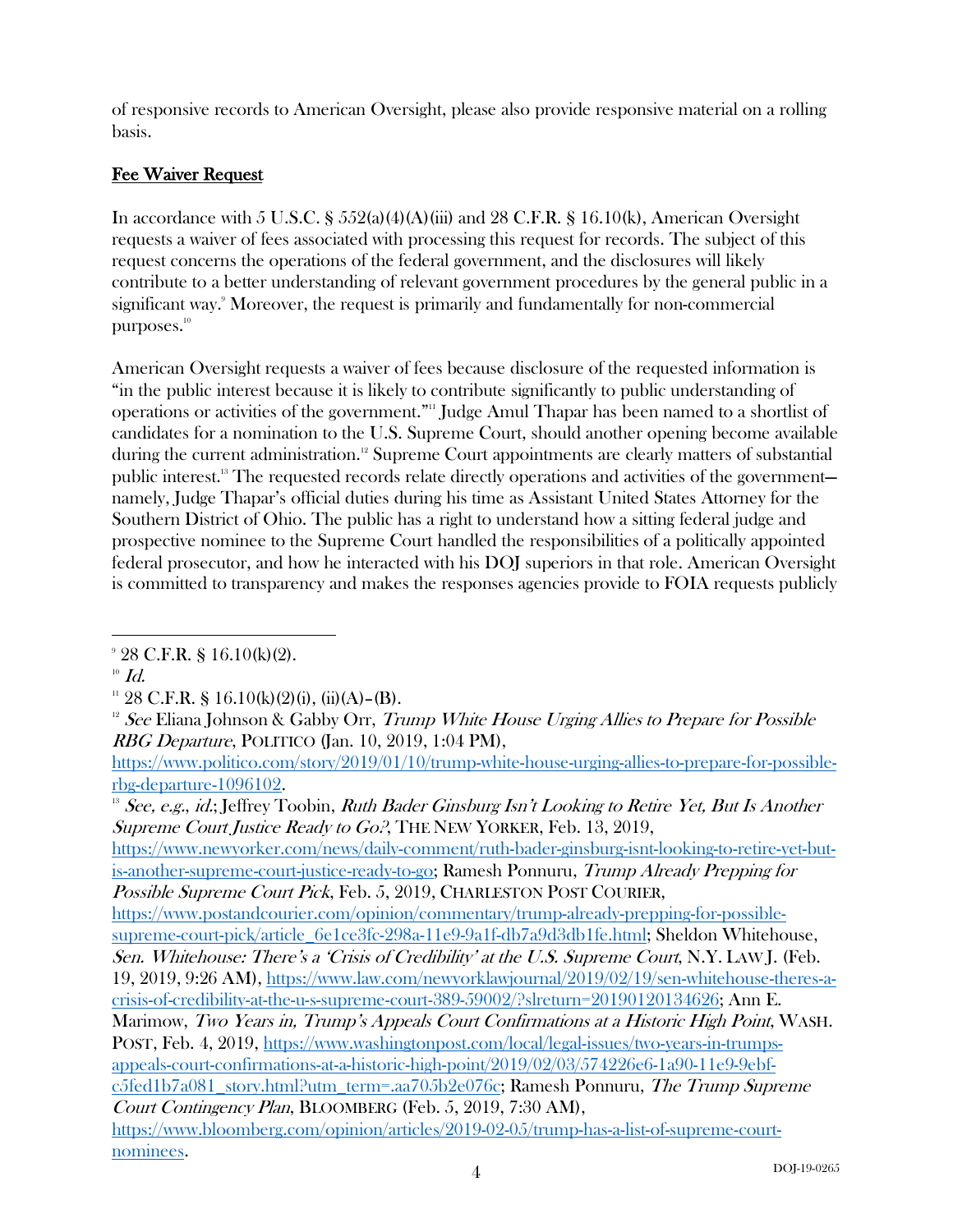available, and the public's understanding of the government's activities would be enhanced through American Oversight's analysis and publication of these records.

This request is primarily and fundamentally for non-commercial purposes.<sup>14</sup> As a  $501(c)(3)$ nonprofit, American Oversight does not have a commercial purpose and the release of the information requested is not in American Oversight's financial interest. American Oversight's mission is to promote transparency in government, to educate the public about government activities, and to ensure the accountability of government officials. American Oversight uses the information gathered, and its analysis of it, to educate the public through reports, press releases, or other media. American Oversight also makes materials it gathers available on its public website and promotes their availability on social media platforms, such as Facebook and Twitter.<sup>15</sup> American Oversight has demonstrated its commitment to the public disclosure of documents and creation of editorial content. For example, after receiving records regarding an ethics waiver received by a senior DOJ attorney,<sup>16</sup> American Oversight promptly posted the records to its website and published an analysis of what the records reflected about  $\rm{DOJ's}$  process for ethics waivers.<sup>17</sup> As another example, American Oversight has a project called "Audit the Wall," where the organization is gathering and analyzing information and commenting on public releases of information related to the administration's proposed construction of a barrier along the U.S.- Mexico border. $18$ 

Accordingly, American Oversight qualifies for a fee waiver.

### **Conclusion**

 $\overline{a}$ 

We share a common mission to promote transparency in government. American Oversight looks forward to working with DOJ on this request. If you do not understand any part of this request, please contact Katherine Anthony at foia@americanoversight.org or 202.897.3918. Also, if

<sup>&</sup>lt;sup>14</sup> 28 C.F.R. § 16.10(k)(iii)(A)–(B).

 $15$  American Oversight currently has over  $12,150$  page likes on Facebook, and approximately 50,700 followers on Twitter. American Oversight, FACEBOOK,

https://www.facebook.com/weareoversight/ (last visited Feb. 21, 2019); American Oversight (@weareoversight), TWITTER, https://twitter.com/weareoversight (last visited Feb. 21, 2019).

<sup>&</sup>lt;sup>16</sup> DOJ Records Relating to Solicitor General Noel Francisco's Recusal, AMERICAN OVERSIGHT, https://www.americanoversight.org/document/doj-civil-division-response-noel-francisco-

 $\frac{\text{compliance.}}{\text{r}}$  Francisco & the Travel Ban: What We Learned from the DOJ Documents, AMERICAN OVERSIGHT, https://www.americanoversight.org/francisco-the-travel-ban-what-we-learned-from-thedoj-documents.<br><sup>18</sup> Audit the Wall, AMERICAN OVERSIGHT, https://www.americanoversight.org/investigation/audit-

the-wall.